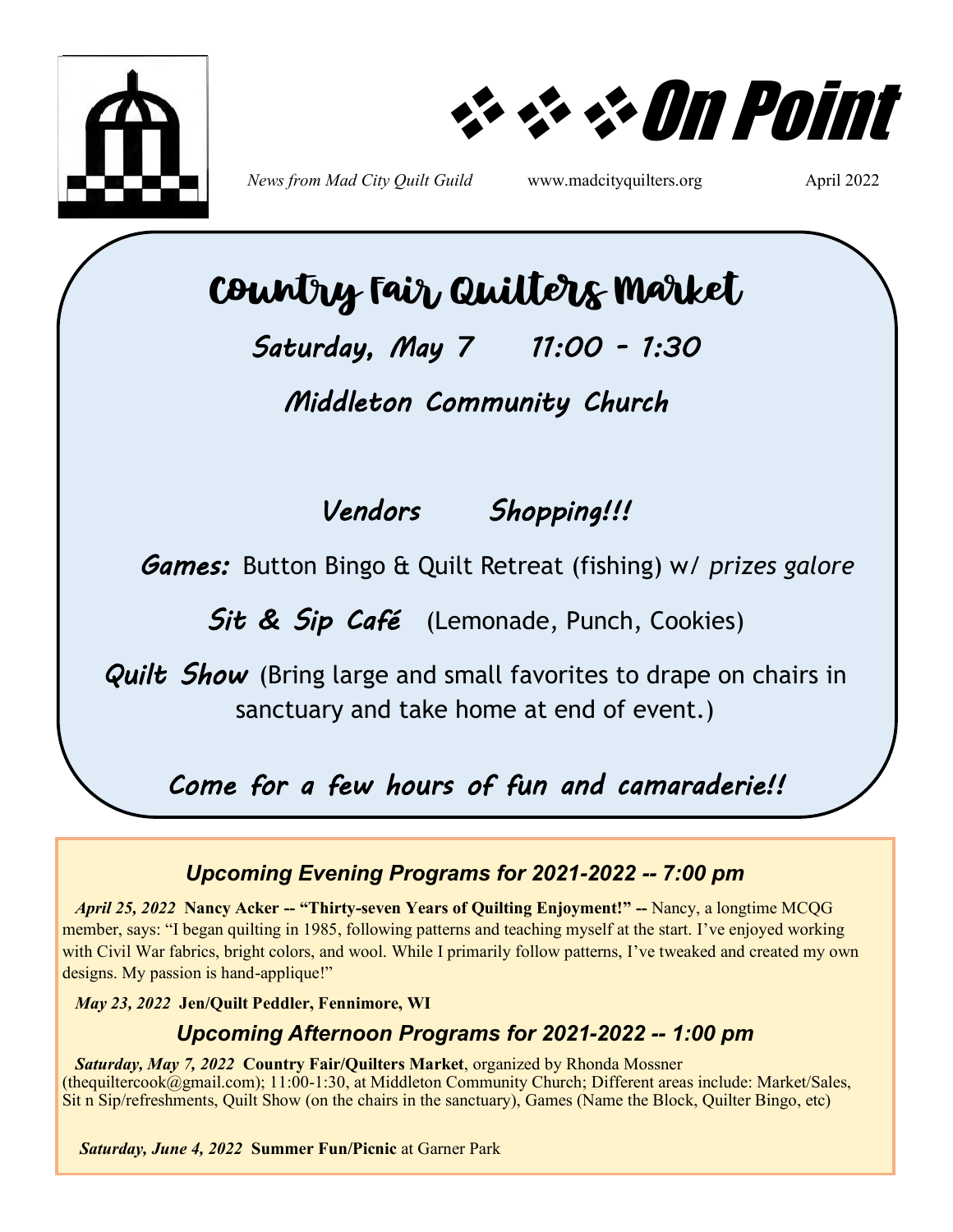## *Community Projects*

THANK YOU for your continued contributions to our Community in need. We continue our mission of donating quilts to Linus for teens graduating from the Foster Care Program, and welcome quilts of any size to be donated to area hospitals. Kits are available at meetings as well as quilts that need binding completed.

Suggested quilt sizes for the Foster Care Program: 63 X 87 to 78 X 78

Total contributed for the year: 155 Finished quilts given to Linus: 209

I have asked that only completed quilts be donated at this time (except for kits). With the help of other long-armers, we are attempting to eliminate the numerous quilt tops we already have, to better handle things in the future.

Any fabric donations should be 2 yards (or more). This is specifically for backing to finish quilt tops. Our fabric stash for making kits is plentiful.

And if you haven't heard the big news -- here it goes!! Sandy Shepherd has volunteered to take over as Community Projects Coordinator. She has been a great help to me the past few years along with others who don't hesitate to volunteer. She has great new ideas, and I know our Guild will continue to support her.

Join us at Market as we downsize our stash of fabric! At least 15 containers overflowing with fabric will be available for purchase at \$1.00 per piece. In addition we have jelly rolls, fat quarter bundles and other miscellaneous items. Books and patterns will also be available.

Julayne Jelle Community Projects Coordinator 608/273-3620 (H) 608-669-7239 (Cell/text) julayne@tds.net Hm 2205 Manor Green Dr, Madison www.projectlinusmadison.org (drop off sites are listed)

## *Create your own kind of bliss.*

## *Don't wait to get started.*

#### **Mad City Quilt Guild Board 2021—2022**

| President                 | Kristin Gumbinger       | 608-334-4862   | kristingumdrop@gmail.com    |
|---------------------------|-------------------------|----------------|-----------------------------|
| Afternoon VP              | Rhonda Mossner          | 317-989-9712   | thequiltercook@gmail.com    |
| Evening VP                | Hallie Ray              | 540-842-3070   | $hraywise$ @gmail.com       |
| Secretary                 | Mary Joy Johnson        | 608-395-1584   | johnsonm@baycollege.edu     |
| Treasurer                 | Margaret Henzler        | 608-417-0478   | tmhenzler@gmail.com         |
| Programs/Workshops        | Dee Van Driel           | 608-467-6496 h | mydeezigns@hotmail.com      |
| Membership                | Laurie Friedman         | 631-375-0363   | laurie.friedman@hotmail.com |
| Newsletter                | Dee Van Driel           | 608-467-6496 h | mydeezigns@hotmail.com      |
| <b>Community Projects</b> | Julayne Jelle           | 608-273-3620   | julayne@tds.net             |
| Quilt Show                | Jane Vaughan            | 608-669-3374   | thornberryquilts@yahoo.com  |
|                           | Diane Galarneau         | 608-695-3188   | dkgalarneau@gmail.com       |
| <b>Blotto</b>             | Gwen JeSchonek          | 608-833-1273   | gwenajes@gmail.com          |
| Web Design                | Kristin Gumbinger       | 608-334-4862   | kristingumdrop@gmail.com    |
| Social Media              | Kristin Gumbinger       | 608-334-4862   | kristingumdrop@gmail.com    |
|                           | <b>Heather Matanock</b> | 608-369-5533   | hmatanock@me.com            |
| Tech Support              | Holly Johnson           | 805-479-0917   | kitwillowquilting@gmail.com |
| Past President            | Dee Van Driel           | 608-467-6496   | mydeezigns@hotmail.com      |

Check the guild website **[madcity](#page-2-0) [quilters.](#page-2-0) [org](#page-2-0)**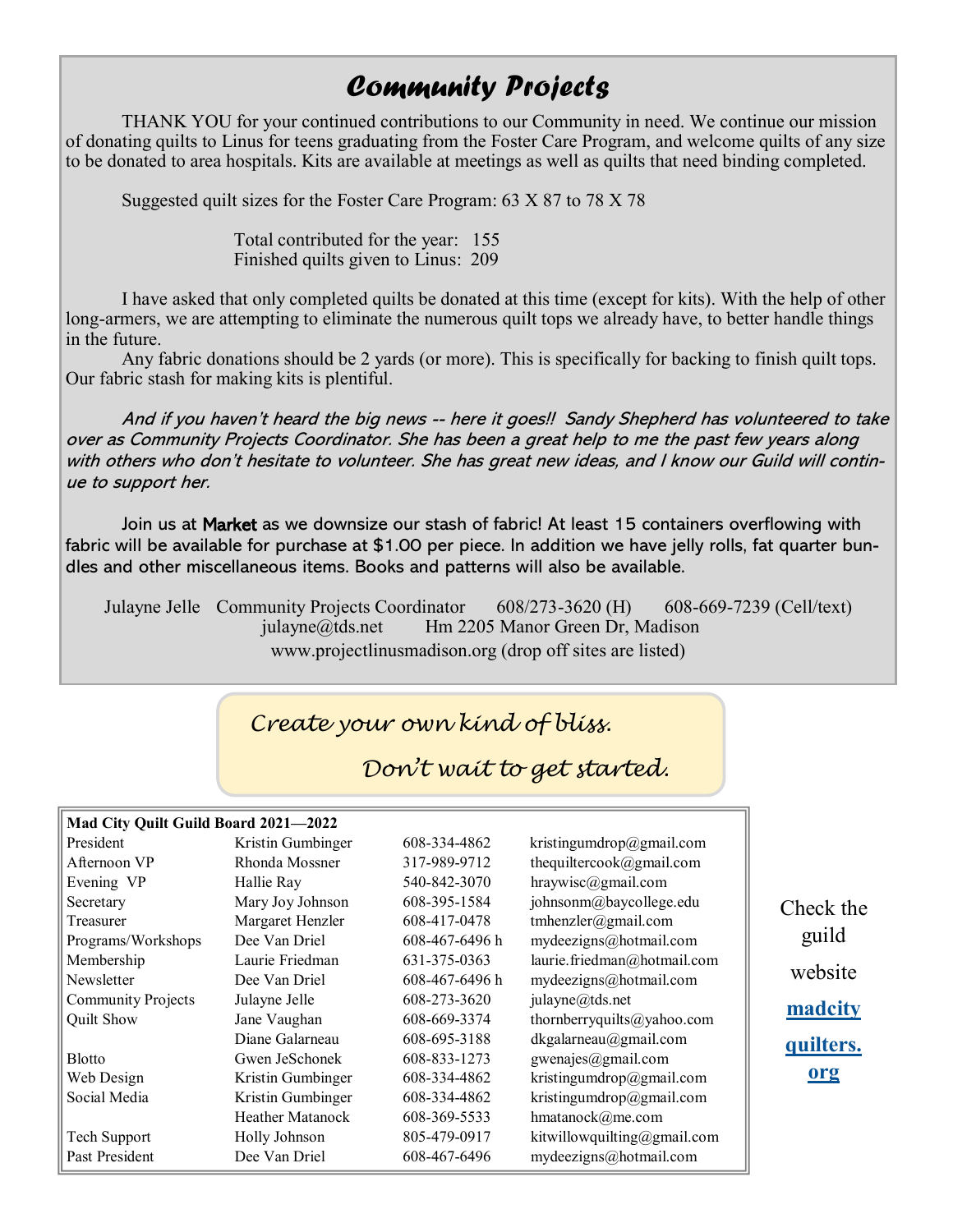#### **Minutes of the MCQG Board Meeting April 16, 2022**

<span id="page-2-0"></span>Middleton Community Church *Present: Laurie Friedman, Julayne Jelle, Sandy Shepherd, Kristin Gumbinger, Dee Van Driel, Margaret Henzler, Rhonda Mossner*

#### **Officer/Committee Reports:**

**President - Kristin Gumbinger** Need volunteers for open board positions: Newsletter, A/V (can split into 2 positions -- afternoon/evening) and for Picnic

**Afternoon Vice President - Rhonda Mossner Market Day: Sat, May 7, 11-1:30**

Setup volunteers needed at 9 am; Vendors setup at 10.

Rec'd donations for prizes from members and local businesses.

Promotional flyers are posted at businesses.

Show and Tell quilts will be on display in meeting room/sanctuary of the church.

Name tags will be available for members to wear.

**Evening Vice President - Hallie Ray** Not present; Hallie is chairing the Market "Quilt Show."

**Secretary - Mary Joy Johnson** Not present/sub: Kristin Gumbinger

**Treasurer - Margaret Henzler** Treasurer's report was sent to board members.

Will pay Middleton Community Church for May, then we are done for the year.

Will make a donation to the church A/V fund for assisting with sound/video (\$25/session); we have had 2x with MCC running A/V recently; will discuss further at June Budget Review board meeting.

Payment made for Garner Park for June Picnic.

**Membership - Laurie Friedman** 111 members

**Programs, Workshops - Dee Van Driel** Mary Vassalotti, Bill Hoernke, Nita McCann have volunteered to be part of the program committee.

Upcoming programs: 4/25 Nancy Acker; 5/23 Jen/Quilt Peddler, Fennimore

Next year's meeting dates have been sent to MCC for approval.

Will start planning for next year's programs with committee.

MCC has asked us to refrain from using grand piano as a table for our program presenters.

**Newsletter - Dee Van Driel** Next deadline: 4/22; Need a volunteer to take it over!

**Quilt Expo - Jane Vaughan and Diane Galarneau** Booth fee is \$100; The Great Wisconsin Quilt Show is Sept 8-10.

Mini-quilts are due at the Aug 22 evening meeting or Sept 6th afternoon meeting.

2022 theme: The Letter "W"; Quilts should be no larger than 12" square, but they could be round or oval too.

**Block Lotto - Gwen JeSchonek** Next block is queued up for a reveal on website and Facebook after the 4/25 meeting.

Presentations at April/May evening meetings + Market Day (5/7), Drawing at Picnic

**Community Projects - Julayne Jelle/Sandy Shepherd** Sandy will transition to leading the service project role.

Fabric donations will be sold at Market Day at bargain rates.

Future project ideas: make pillow cases for Ronald McDonald House.

Possibly have group sew days to make charity projects.

Possible Linus Block Lotto month.

Would like to increase next year's budget for batting and supplies.

**Social Media - Kristin Gumbinger and Heather Matanock** Need to update contact info for Community Service Project on website from Julayne to Sandy + update pointer email address.

**Next Board Meetings** in 2022 @ 10am, Middleton Community Church: June 18 (Budget review), August 20 ~~ *submitted by Kristin Gumbinger, acting secretary*

Odds & Ends Entries wanted for Syttende Mai Quilt Show, May 13-15, Fri: 9-4, Sat: 9-5, Sun: 9-12; Chorus Public House, 154 W. Main St; Viewers Choice ribbons; Stoughton Festivals.com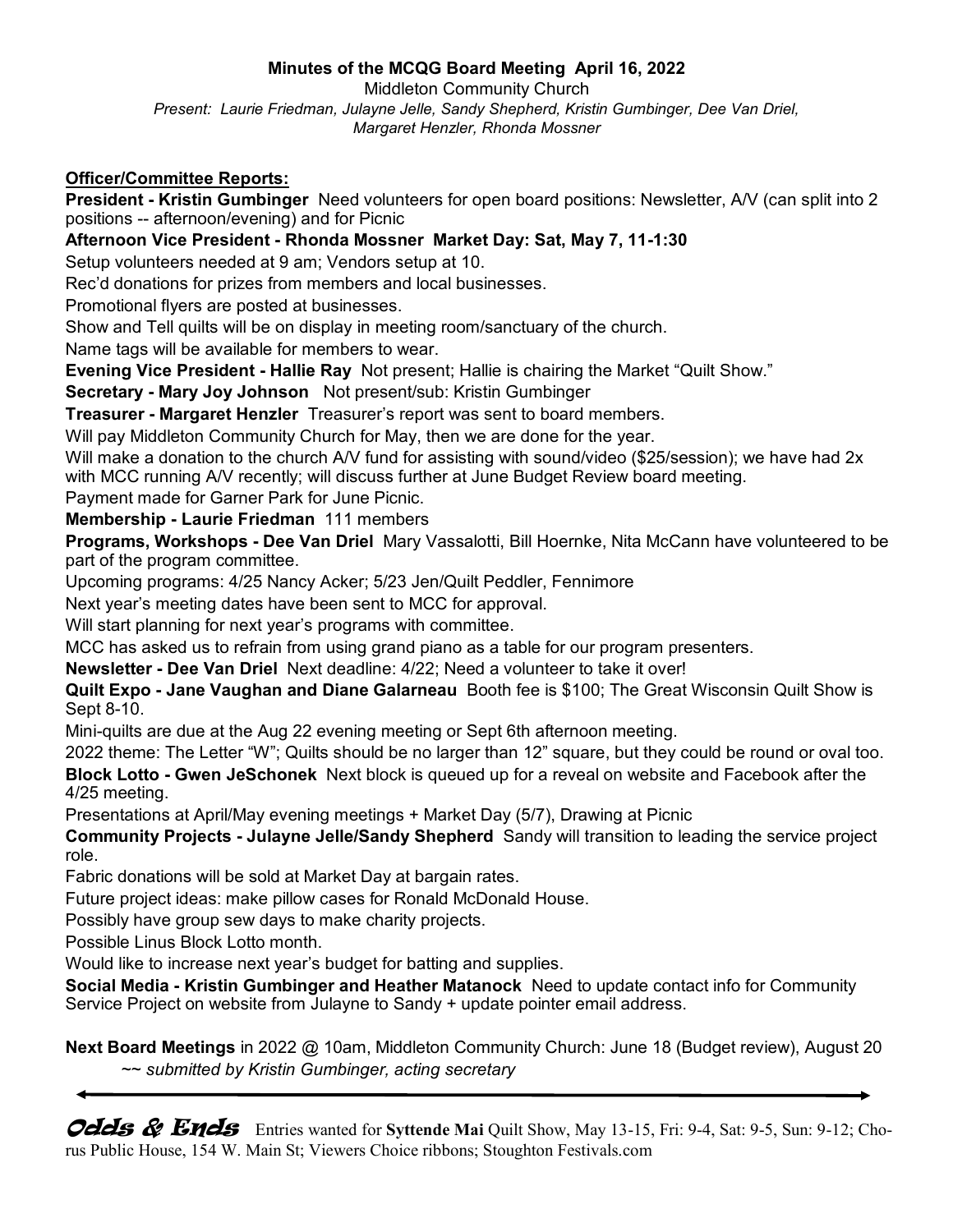## Show and Tell *March 28, 2022*

**Julayne Jelle and Sandy Shepherd:** 7 quilts donated to Linus; bargains on fabric at Quilt Market **Laurie Friedman**: four patch posy from **Mary Joy's** class, in red/light/blue floral **Dianne Larson:** tiny toy sewing machine, her daughter found **Dee Van Driel**: first 3 columns of her Escher Connected quilt top **Doris Ast:** "From Sea to Shining Sea" made from scrappy 2 1/2" x 6" rectangles **Gretchen Rodefeld**: WH made for her daughter 20 years ago **Marcia Alderman, Suzy Roth, Sandy Shepherd, Nita McCann**, **Jane Vaughan**: Bargello class (all original designs) projects! Successes! **Helen Flores:** Seeds of Time (remake in different colors and block sizes from 2006 donation quilts); plus another big quilt in pink and gray **Nita McCann**: Rolling Star pattern with Y-seams got re-designed by Nita; Hunter's Star, didn't like backing color, used 2-color binding **Kerry Jewison**: remade a woodland scene quilt into a jacket **Sharon Raimondo:** finished a last-winter's-charm-squares + stash project that was "cheerful to work on!"; leftovers became a baby quilt (with colors she didn't like from the charm pack, on back) **Julie Woerth**: Jumping Stars baby quilt for a family friend, in blue+orange **Carolyn Cain:** HER cabin WH, fmq by **Donna Willadsen Heather Matanock**: Swoon w/ big blocks in sherbet colors on navy, bananas fabric backing, she laq

**Kristin Gumbinger:** Caterpillars baby quilt for a premie, laq by **Heather Matanock**; **Jane**'s Pretzel Twist (big top) in scrappy colors

## *The Great Wisconsin Quilt Show Mini-Quilt Challenge*

Beginner to expert quilt guild members are encouraged to participate in this annual Quilt Show mini-quilt challenge! It's a great way to explore your creativity, demonstrate your skills, or try new techniques. Challenge quilts are displayed in the Mad City Quilt Guild exhibit during The Great Wisconsin Quilt Show in September. At the show, attendees are invited to vote on their favorites, and winning quilts are announced at the following MCQG meeting.

### *Challenge details*

- The 2022 theme is: **"W is for …"**
- The quilt front must represent the theme.
- Quilts must be 12" x 12" or smaller.
- The piece must be quilted (a little or a lot, by hand or machine).
- A 3" sleeve may be attached to the quilt back (encouraged, if you use embellishments).
- A label including your first and last name, plus the name of your quilt
- You may make more than one quilt, if desired.
- Mini-quilts can be turned in at our guild meetings on Mon, August 22 at 7 pm or Tues, September 6 at 1 pm.

*Thank you to the 2022 Quilt challenge prize sponsors:* The Electric Needle, Mill House Quilts, Quintessential Quilts, The Quilt Peddler, Village Creek Quilts

Questions? Contact Diane Galarneau (dkgalarneau@gmail.com) or Jane Vaughan (thornberryquilts@yahoo.com).